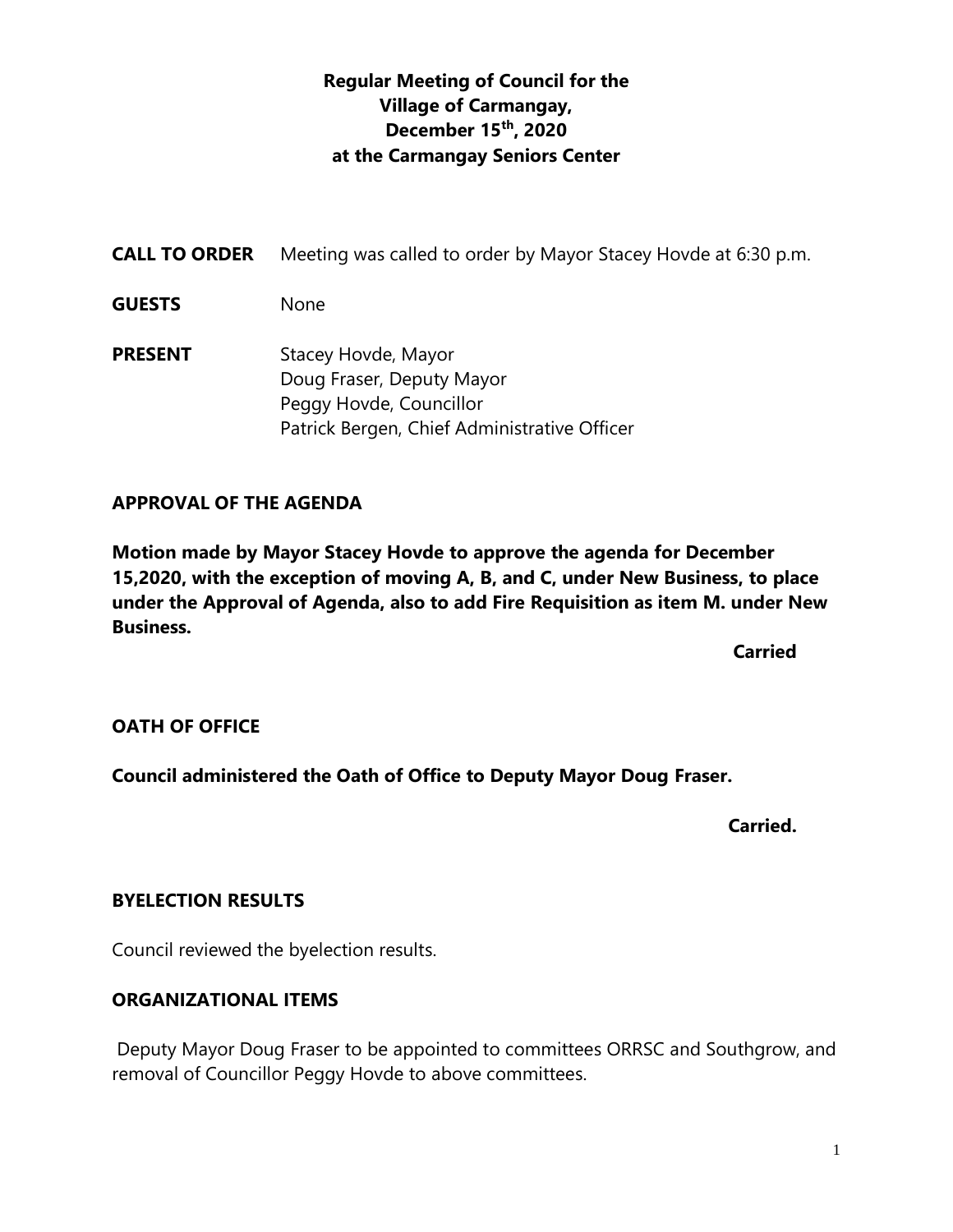**Motion made by Councillor Peggy Hovde to approve the above Committee appointments.**

**CHANGE OF SIGNING AUTHORITY**

**Motion made by Mayor Stacey Hovde to authorize Deputy Mayor Doug Fraser to have signing authority for the Village of Carmangay Account.**

**Carried.**

**Carried**

#### **MINUTES**

**Motion made by Deputy Mayor Peggy Hovde to approve the minutes of the Regular Council Meeting held November 17, 2020, with the amended date of October 20,2020.**

**Carried**

**BUSINESS ARISING**

None

# **OLD BUSINESS**

None

#### **PUBLIC WORKS REPORT**

The Public Works Report was presented as detailed in the agenda.

# **ADMINISTRATOR REPORT**

The Administration Report was presented as detailed in the agenda

# **Motion made by Councillor Peggy Hovde to accept both reports as presented.**

**Carried**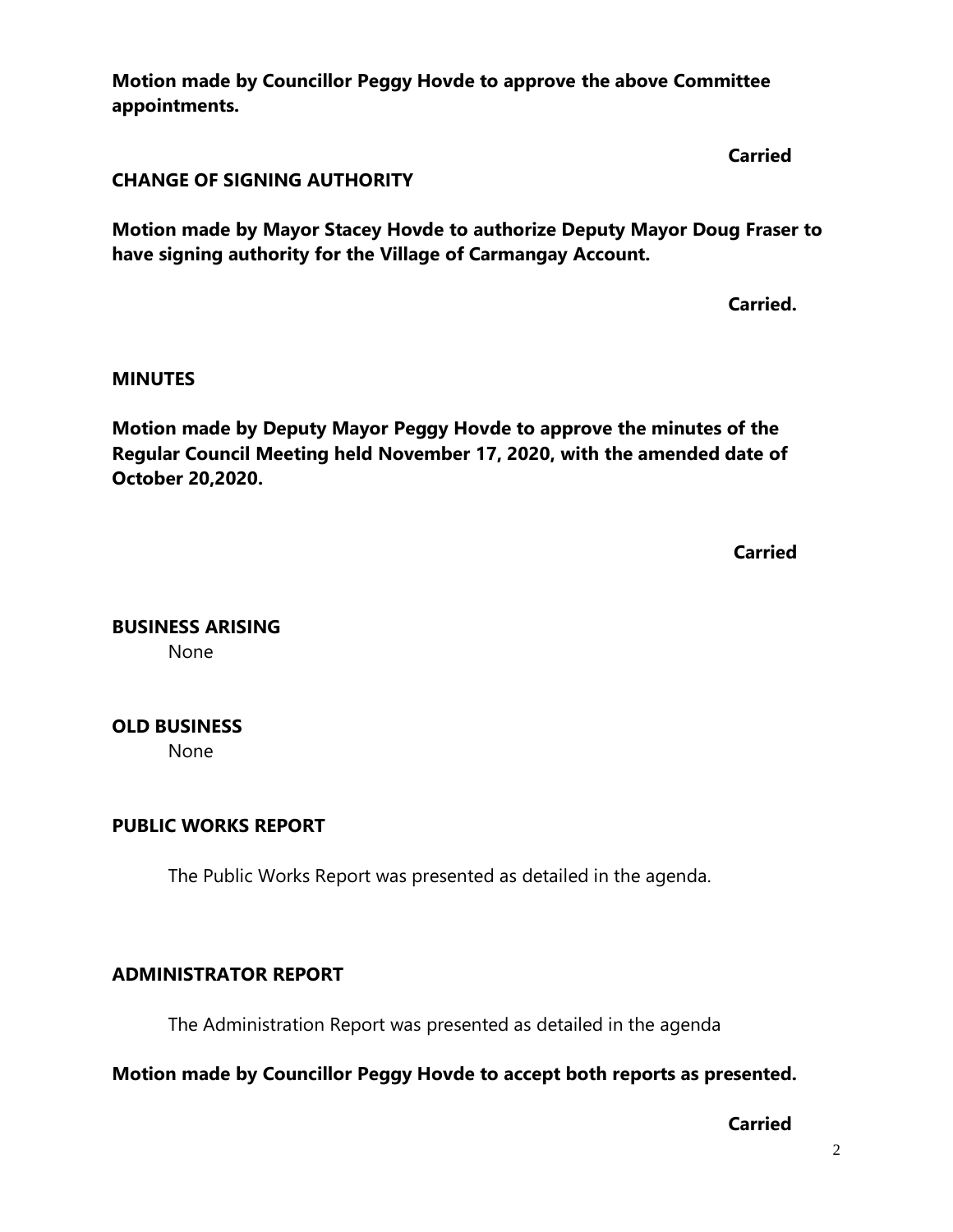# **CORRESPONDENCE**

None

#### **FINANCIAL REPORTS**

**Motion made by Mayor Stacey Hovde to accept the financial report as presented.**

**Carried**

#### **NEW BUSINESS**

#### **d) SPECIAL COUNCIL MEETING DATE**

Discussion held.

#### **e) Bylaw 798 CHICKEN BYLAW**

**Motion made by Mayor Stacey Hovde for first reading of Bylaw 798 Chicken Bylaw.**

**Carried**

**Motion made by Deputy Mayor Doug Fraser for second reading of Bylaw 798 Chicken Bylaw.**

**Carried**

**Motion made by Councillor Peggy Hovde for permission for third reading of Bylaw 798 Chicken Bylaw.**

**Carried Unanimously**

**Motion made by Mayor Stacey Hovde for third reading of 798 Chicken Bylaw.**

**Carried.**

# **f) BYLAW 797 APPOINTMENT OF ASSESSMENT REVIEW BOARD AND SDAB AS DESIGNATED OFFICERS**

Discussion held.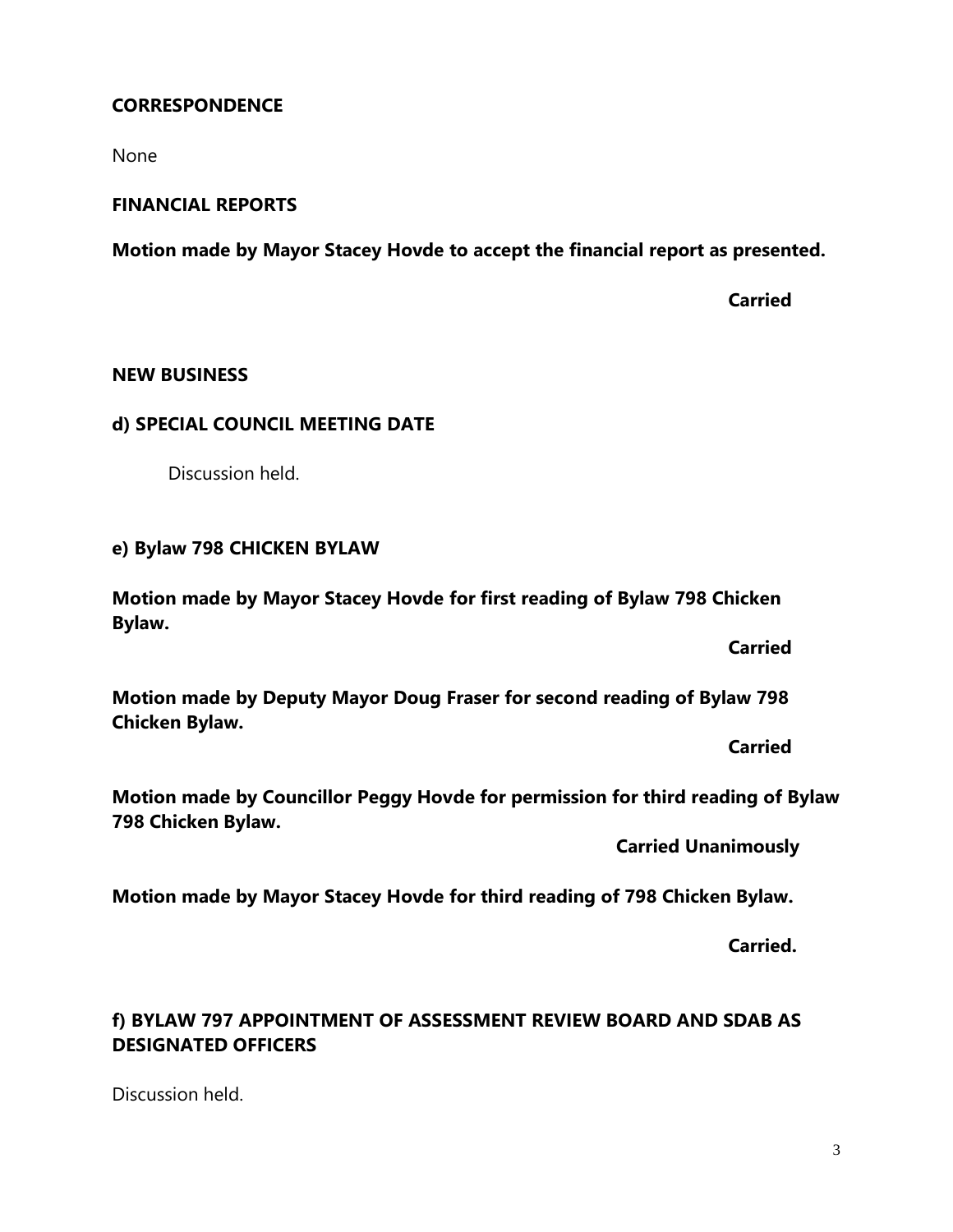4

**Motion made by Mayor Stacey Hovde for first reading of Bylaw 797 Appointment of Assessment Review Board and SDAB as Designated Officers.**

**Carried**

**Motion made by Deputy Mayor Doug Fraser for the second reading of Bylaw 797 Appointment of Assessment Review Board and SDAB as Designated Officers.**

**Carried. Motion made by Mayor Stacey Hovde for permission for third reading of Bylaw 797 Appointment of Assessment Review Board and SDAB as Designated Officers.**

**Carried Unanimously.**

**Motion made by Councillor Peggy Hovde for third reading of Bylaw 797 Appointment of Assessment Review Board and SDAB as Designated Officers.** 

**Carried.**

**g) Bylaw 796 Election Bylaw** 

**Motion made by Deputy Mayor Doug Fraser for Second Reading of Bylaw 796 Election Bylaw.**

**Carried.**

**Carried.**

**Motion made by Councillor Peggy Hovde for Third Reading of Bylaw 796 Election Bylaw.**

**h) Operational Plan**

**Motion made by Councillor Peggy Hovde to pass the 2021 to 2023 Operational Plan.**

**Carried.**

**i) OPERATIONAL BUDGET**

**Motion made by Mayor Stacey Hovde to pass the 2021 Interim Operational Budget.**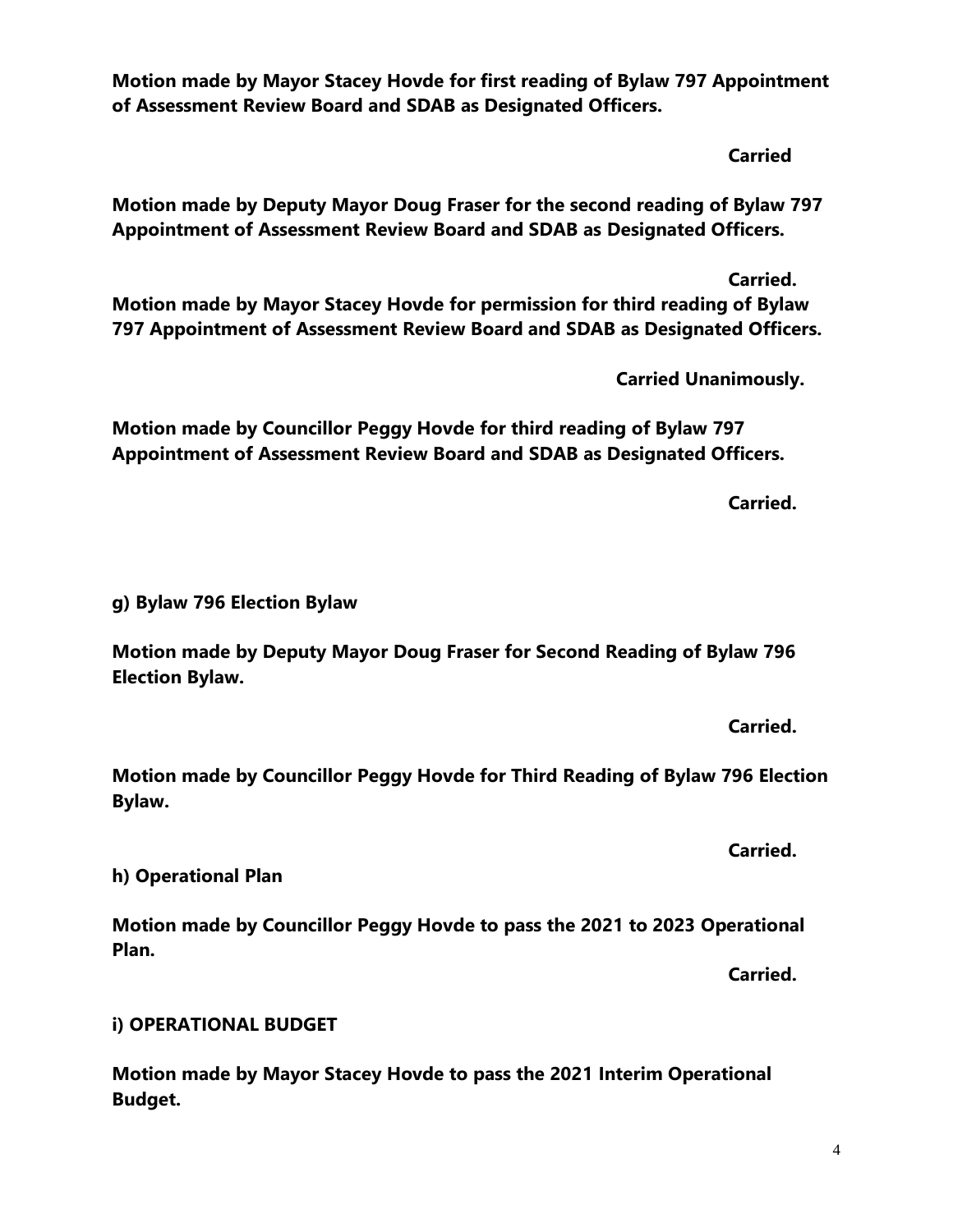# **j) CAPITAL PLAN**

**Motion made by Mayor Stacey Hovde to pass the 2021 to 2025 Capital Plan, with the amendment to remove Carmangay Rec Board Grant Carry Forward of 7500.00.**

# **k) CAPITAL BUDGET**

**Motion made by Deputy Mayor Doug Fraser to pass the 2021 Capital Budget.**

### **l) FORTIS FRANCHISE FEE**

Discussion only

# **m) FIRE REQUISITION**

Discussion only

#### **REPORTS**

**a) ORRSC** No meeting

**b) MARQUIS**  No meeting

# **c) VULCAN DISTRICT SOLID WASTE**

Mayor Stacey Hovde attended

**d) CARMANGAY AND DISTRICT LIBRARY BOARD** No meeting held

#### **e) FCSS**

Deputy Mayor Peggy Hovde attended meeting

# **f) SOUTHGROW**

No meeting held

**g) TWIN VALLEY REGIONAL WATER COMMISSION**

No meeting held

**h) MAYORS AND REEVES OF SOUTHWEST ALBERTA** No meeting held